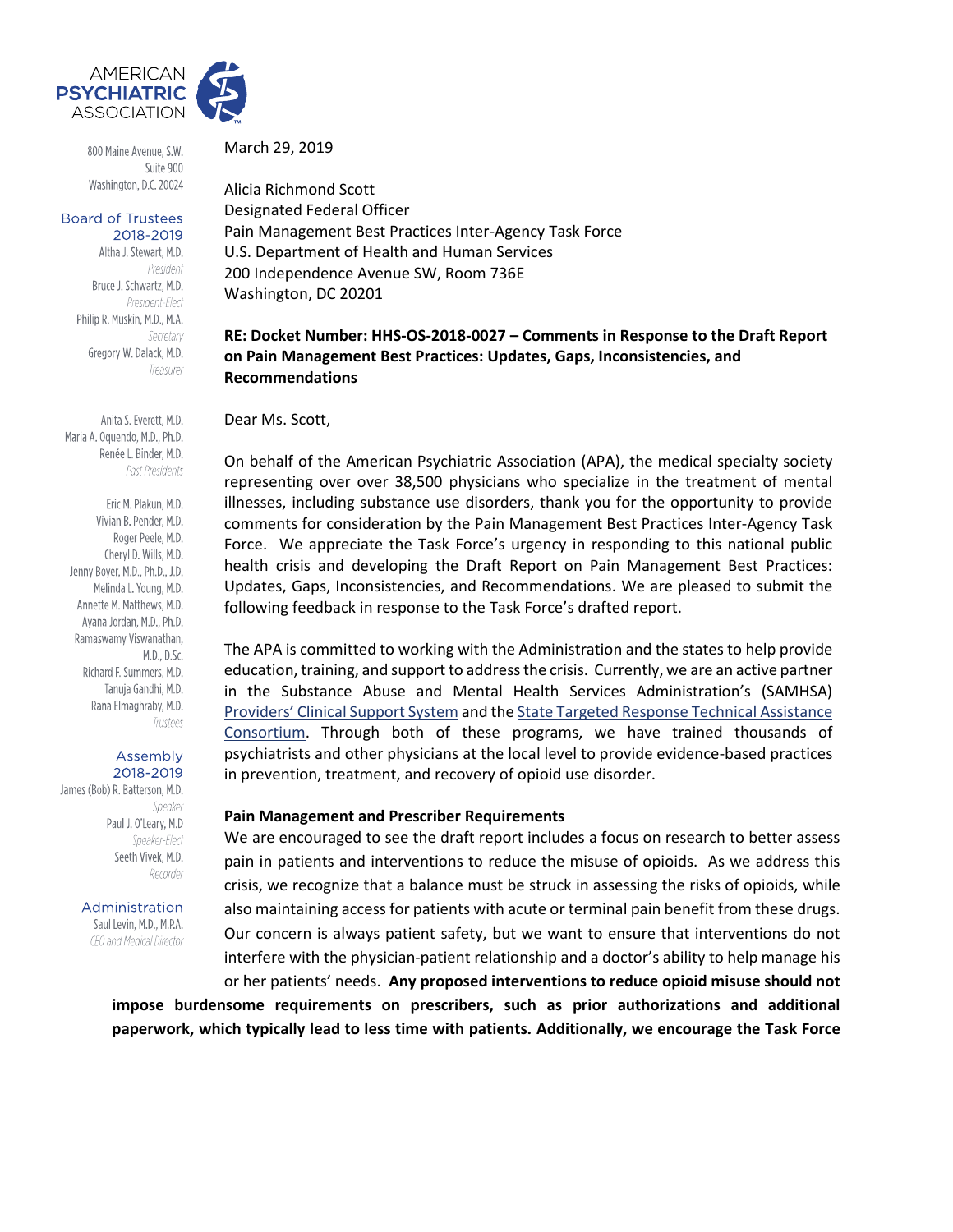# **to study pharmacy-based interventions, as any proposed intervention should not enable pharmacies to dictate how providers prescribe treatment, nor keep patients from getting their prescriptions filled**. 1

We support the Task Force's recommendation to identify strategies to improve the interoperability of Prescription Drug Monitoring Programs (PDMP) across state lines, but want to underscore that any effort should build upon the existing state-built PDMPs. Forty-nine states and the District of Columbia currently operate PDMPs<sup>2</sup> tailored to their specific state needs, and we encourage collaboration with state leaders to leverage the local infrastructure for better communications across state lines. One concern we have about the current reporting standards in PDMPs is that not all dispensed medications, such as methadone, have to be reported. If a provider does not realize that such information is not included, and the provider does not obtain a full history from the patient, the provider may inadvertently prescribe medication that could interact with the medication not reported in the PDMP and harm the patient. **We recommend that all PDMPs include a notice to providers that clearly states the drugs excluded from the program so providers can better understand the limitations of the reported information.** 

### **Safe Disposal**

We support the Task Force's recommentaiton to increase public awareness of poison center services as a resource and to increase opportunities for safe drug disposal. The latest National Survey on Drug Use and Health reported that among people aged 12 or older in 2017 who misused prescription pain relievers in the past year, the most common source for the last pain reliever that was misused was from a friend or relative.<sup>3</sup> **The APA encourages the federal government to continue to engage the public on safe disposal education, such as the Drug Enforcement Agency's Take Back Days, where people can turn in unused or expired prescription medications for safe disposals.** Given the growing participation from year to year, we know that these designated days serve as a reminder to people about the importance of proper disposal and provides communities across the country an opportunity to prevent addiction and overdose deaths. In communities where local health departments partner with law enforcement, these designated days also present an opportunity to engage individuals about substance use disorder treatment.

## **Overdose Prevention and Nalaxone**

The APA supports the report's focus on expanding access to naloxone, given the mounting evidence that it can save lives and it is a critical public health tool that should be widely available to communities around the country. **To better coordinate its distribution and effectiveness to save lives, we encourage the Task Force to recommend further study of the general public's understanding of the medication and the impact of standing pharmacy orders, which would allow all individuals to obtain this medication without a prescription.** Additionally, it is critical to identify trends in fatal and non-fatal overdoses, and

<sup>&</sup>lt;sup>1</sup> "Position Statement on Legislative Attempts Permitting Pharmacists to Alter Prescriptions." American Psychiatric Association. 2017.

<sup>2</sup> Vestal, Christine. ["In Opioid Epidemic, States Intensify Prescription Drug Monitoring."](http://www.pewtrusts.org/en/research-and-analysis/blogs/stateline/2017/12/29/in-opioid-epidemic-states-intensify-prescription-drug-monitoring) December 2017.

<sup>&</sup>lt;sup>3</sup> Rebecca Ahrnbrak et al., "Key Substance Use and Mental Health Indicators in the United States: Results from the [2016 National Survey on Drug Use and Health](https://www.samhsa.gov/data/sites/default/files/NSDUH-FFR1-2016/NSDUH-FFR1-2016.pdf)." September 2017.